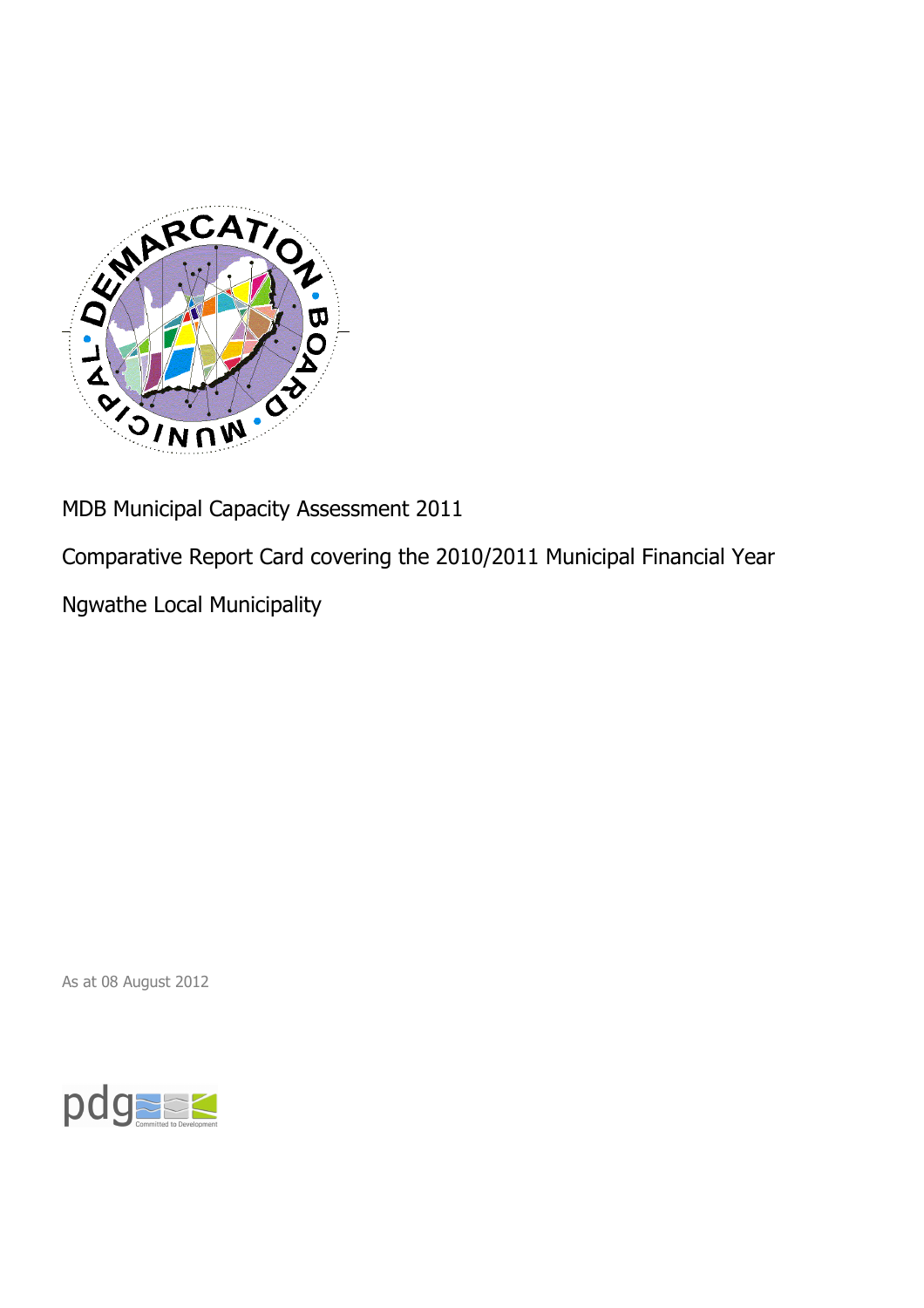## Section 1: General Information

| Name of Municipality:      | Ngwathe Local Municipality |
|----------------------------|----------------------------|
| MDB Code:                  | <b>FS203</b>               |
| Name of Municipal Manager: | Thabo Mokoena              |
| Address:                   | PO Box 359, PARYS, 9585    |
| Telephone Number:          | $(056)$ 811 2131           |
| Email Address:             | jordaanr@ngwathe.co.za     |
| <b>Website Address:</b>    | www.ngwathe.co.za          |

# **Introduction**

The MDB's Municipal Capacity Assessments 2011 aims to collect and analyse capacity information from all municipalities in the country. A key output of the assessments is the development and distribution of a Comparative Report Card to each municipality. This document represents Ngwathe Local Municipality's Comparative Report Card and provides useful analytical comparisons of capacity between Ngwathe Local Municipality and the average across all municipalities in the same municipal category.

For the purposes of Capacity Assessments, municipalities are divided into the following 7 categories which are essentially sub-categories of the A, B and C categories identified in the constitution:

- A: Metros (8 municipalities)
- B1: Secondary cities: the local municipalities with the largest budgets (19 municipalities)
- B2: Local municipalities with a large town as core (27 municipalities)
- B3: Local municipalities with small towns, with relatively small population and significant proportion of urban population but with no large town as core (110 municipalities)
- B4: Local municipalities which are mainly rural with communal tenure and with, at most, one or two small towns in their area (70 municipalities)
- C1: District municipalities which are not water services authorities (23 municipalities)
- C2: District municipalities which are water services authorities (21 municipalities)

It should be noted that the categorisations have been widely used by DCoG and National Treasury for analytical purposes. These categorisations primarily serve to illustrate the structure of local government and assess the impact of policy decisions.

Using this methodology, Ngwathe is categorised as a Category B3 municipality. The average for this report card is calculated based on the data received from a total of 110 municipalities in this municipal category this year.

#### Reporting period and data sources

This Report Card covers the 2010/2011 Municipal Financial Year and largely relies on data from the following sources:

| Source                                                               | Year    | Custodian                   | Specific data used in this assessment                                     |
|----------------------------------------------------------------------|---------|-----------------------------|---------------------------------------------------------------------------|
| Completed MDB Municipal Capacity Assessment<br><b>Ouestionnaires</b> | 2010/11 | Municipalities directly     | All                                                                       |
| Local Government Budget and Expenditure<br>Database                  | 2010/11 | <b>National Treasury</b>    | Operating budget and expenditure<br>data (pre-audited as at 30 June 2012) |
| Blue Drop and Green Reports for Water Services<br>Authorities        | 2010/11 | Department of Water Affairs | Blue Drop and Green Scores                                                |
| <b>Community Survey</b>                                              | 2007    | Statistics South Africa     | Household and population figures<br>(contextual data)                     |

Much of the data reflected in this report is drawn from the municipality's own completed Capacity Assessments questionnaire. Should any data reported here appear to be incorrect please inform us by sending an email to [capacity@pdg.co.za](mailto:capacity@pdg.co.za). In your email specify the municipality's details, relevant question numbers in the questionnaire and the corrections to be made.

## Section 2: Contextual Information

|                        | Nawathe | Average for Category B3 |
|------------------------|---------|-------------------------|
| Operating Expenditure: | No data | R 137 758 817           |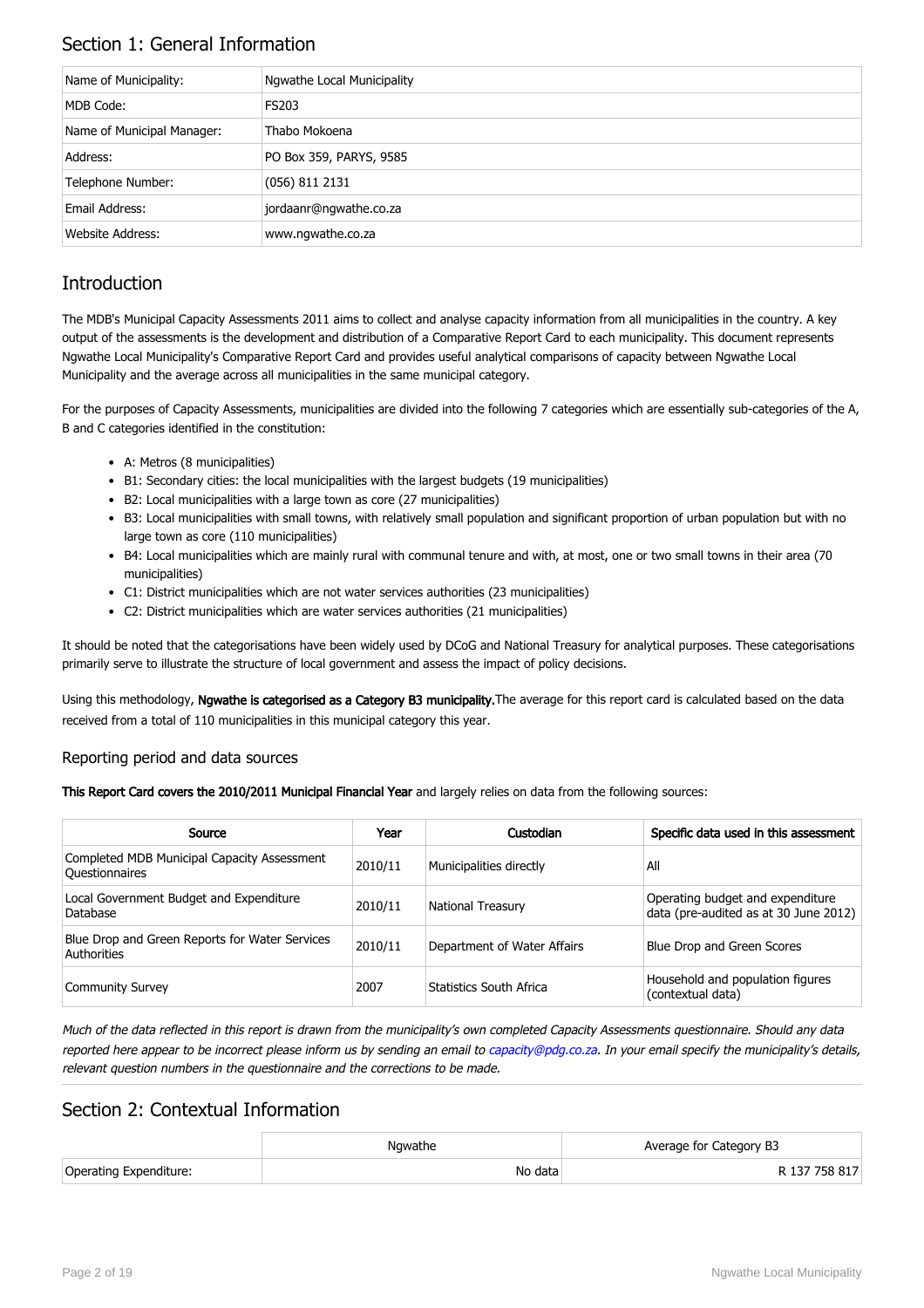# Section 3: Municipal Staffing

## Section 3.1: Staff Employment

|                         | Ngwathe |         | Average for<br>Category B3 | $100 \%$ -<br>$80% -$ | 13% | 13% |  |
|-------------------------|---------|---------|----------------------------|-----------------------|-----|-----|--|
|                         | Number  | Percent | Percent                    |                       |     | 21% |  |
| Posts vacant - Unfunded | 0       | $0.0\%$ | 12.9%                      | $60% -$               |     |     |  |
| Posts vacant - Funded   | 114     | 12.6%   | 21.1%                      | 40 % -                | 87% | 66% |  |
| Posts filled            | 790     | 87.4%   | 66.0%                      | $20% -$               |     |     |  |
| <b>TOTAL</b>            | 904     | 100.0%  | 100.0%                     | $0\%$ -               |     |     |  |

| Ngwathe | Average for Category B3 |  |
|---------|-------------------------|--|

|                                                                  | Nawathe | Average for Category B3 |
|------------------------------------------------------------------|---------|-------------------------|
| Total number of staff employed                                   | 718     | 269                     |
| Ratio of staff employed relative to total number of posts filled | 110.0%  | 91.5%                   |

|                                                           | Ngwathe | Average for Category B3 |
|-----------------------------------------------------------|---------|-------------------------|
| Total number of posts in organogram                       | 904     | 353                     |
| Funded vacancies as percent of all posts in organogram    | 12.6%   | 1 754.4%                |
| Funded vacancies as percent of filled posts in organogram | 14.4%   | 28.0%                   |

### Section 3.2: Staff Exits

|                                                           | Ngwathe | Average for Category B3 |
|-----------------------------------------------------------|---------|-------------------------|
| Total number of staff that left during the Financial Year |         | . 654                   |
| Percent of staff that left during the Financial Year      | 9.1%    | 6.8%                    |

|                        |                | Ngwathe |         |  |
|------------------------|----------------|---------|---------|--|
|                        | Number         | Percent | Percent |  |
| <b>Dismissals</b>      | $\overline{2}$ | 3.1%    | 10.8%   |  |
| Resignations           | 14             | 21.5%   | 23.9%   |  |
| Retirement             | 48             | 73.8%   | 23.3%   |  |
| End of Contract Period |                | 1.5%    | 11.6%   |  |
| Other                  | 0              | 0.0%    | 30.4%   |  |
| TOTAL                  | 65             | 100.0%  | 100.0%  |  |



### Section 3.3: Section 57 Staffing

|                                                                                    | Ngwathe | Average for Category B3 |
|------------------------------------------------------------------------------------|---------|-------------------------|
| Percent of Section 57 posts filled                                                 | 80.0%   | 74.0%                   |
| Percent of Section 57 posts vacant for more than three months<br>during MFY        | 20.0%   | 27.8%                   |
| Percent of Section 57 Managers that have signed performance<br>agreements in place | 100.0%  | 109.6%                  |
| Percent of Section 57 Managers that have signed employment<br>contracts in place   | 75.0%   | 103.9%                  |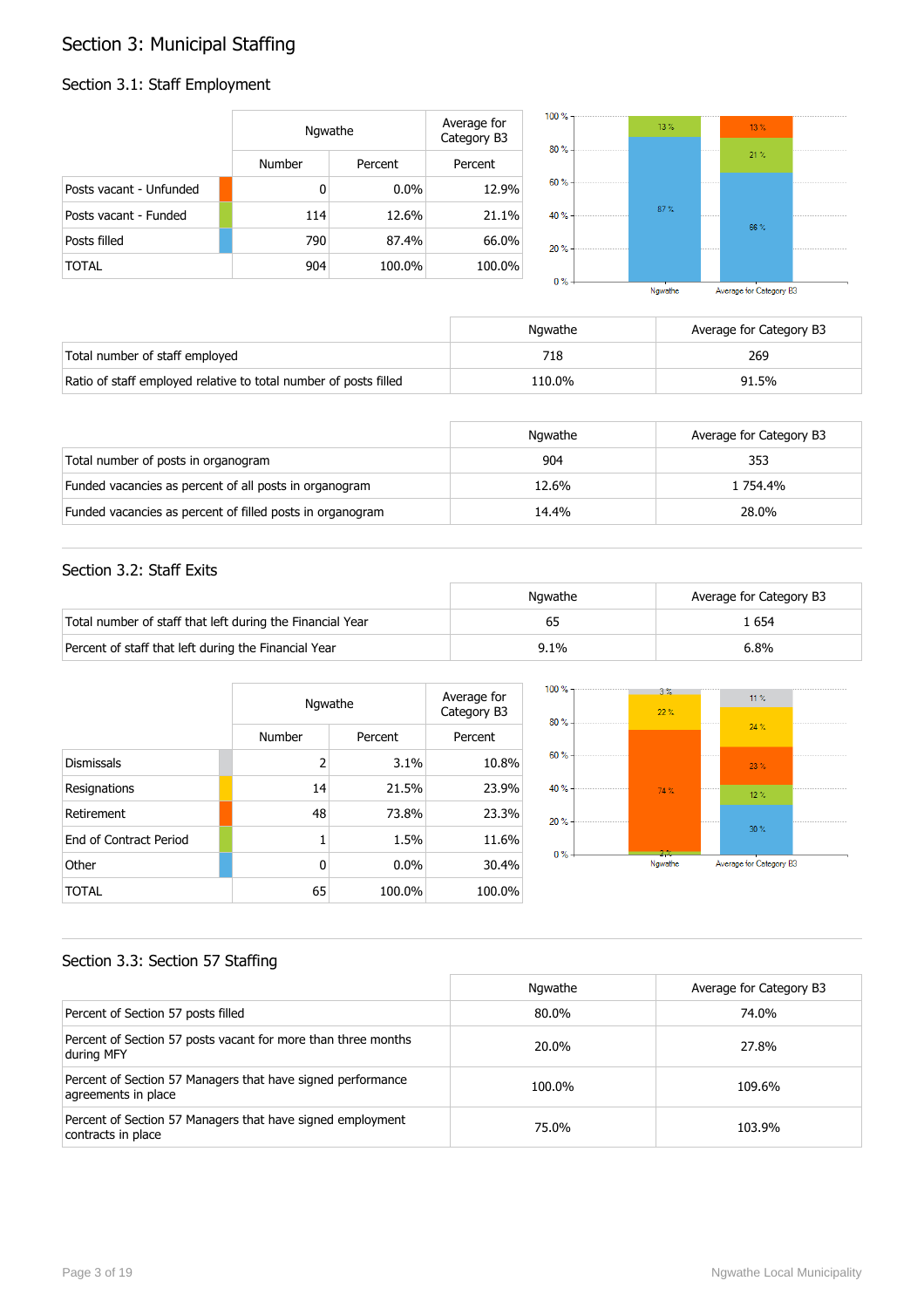#### Section 3.4: Section 57 Exits

|                                                                      | Nawathe | Average for Category B3 |
|----------------------------------------------------------------------|---------|-------------------------|
| Total number of Section 57 staff that left during the Financial Year |         | 101                     |
| Percent of Section 57 Managers that left during the Financial Year   | 20.0%   | 22.3%                   |

#### Section 57 Managers that left due to:

|                        |        | Ngwathe |         |  |
|------------------------|--------|---------|---------|--|
|                        | Number | Percent | Percent |  |
| <b>Dismissals</b>      | 0      | $0.0\%$ | 17.8%   |  |
| Resignations           | 1      | 100.0%  | 37.6%   |  |
| Retirement             | 0      | $0.0\%$ | 8.9%    |  |
| End of Contract Period | 0      | $0.0\%$ | 20.8%   |  |
| Other                  | 0      | $0.0\%$ | 14.9%   |  |
| <b>TOTAL</b>           | 1      | 100.0%  | 100.0%  |  |



### Section 3.5: Staffing Skills Profile

|                                                                                        | Ngwathe  | Average for Category B3 |
|----------------------------------------------------------------------------------------|----------|-------------------------|
| Professional staff as percent of total staff *                                         | $2.1\%$  | 4.2%                    |
| Number of staff: Registered Professional Engineers                                     | 0        | 42                      |
| Number of staff: Technologists                                                         |          | 29                      |
| Number of staff: Technicians                                                           |          | 282                     |
| Number of staff: Registered Planners                                                   | 1        | 48                      |
| Number of staff: Chartered Accountants                                                 |          | 9                       |
| Number of staff: Registered with the Institute of Municipal Finance<br><b>Officers</b> | $\Omega$ | 105                     |
| Number of staff: Professional staff                                                    | 15       | 1 0 0 9                 |
| Number of Registered engineers per 10 000 population                                   | 0.0000   | 0.0683                  |
| Number of Technologists per 10 000 population                                          | 0.1051   | 0.0471                  |
| Number of Technicians per 10 000 population                                            | 0.1051   | 0.4584                  |
| Number of Registered planners per 10 000 population                                    | 0.1051   | 0.0780                  |

\* Defined here as having at least an undergraduate degree from a University or a Technical University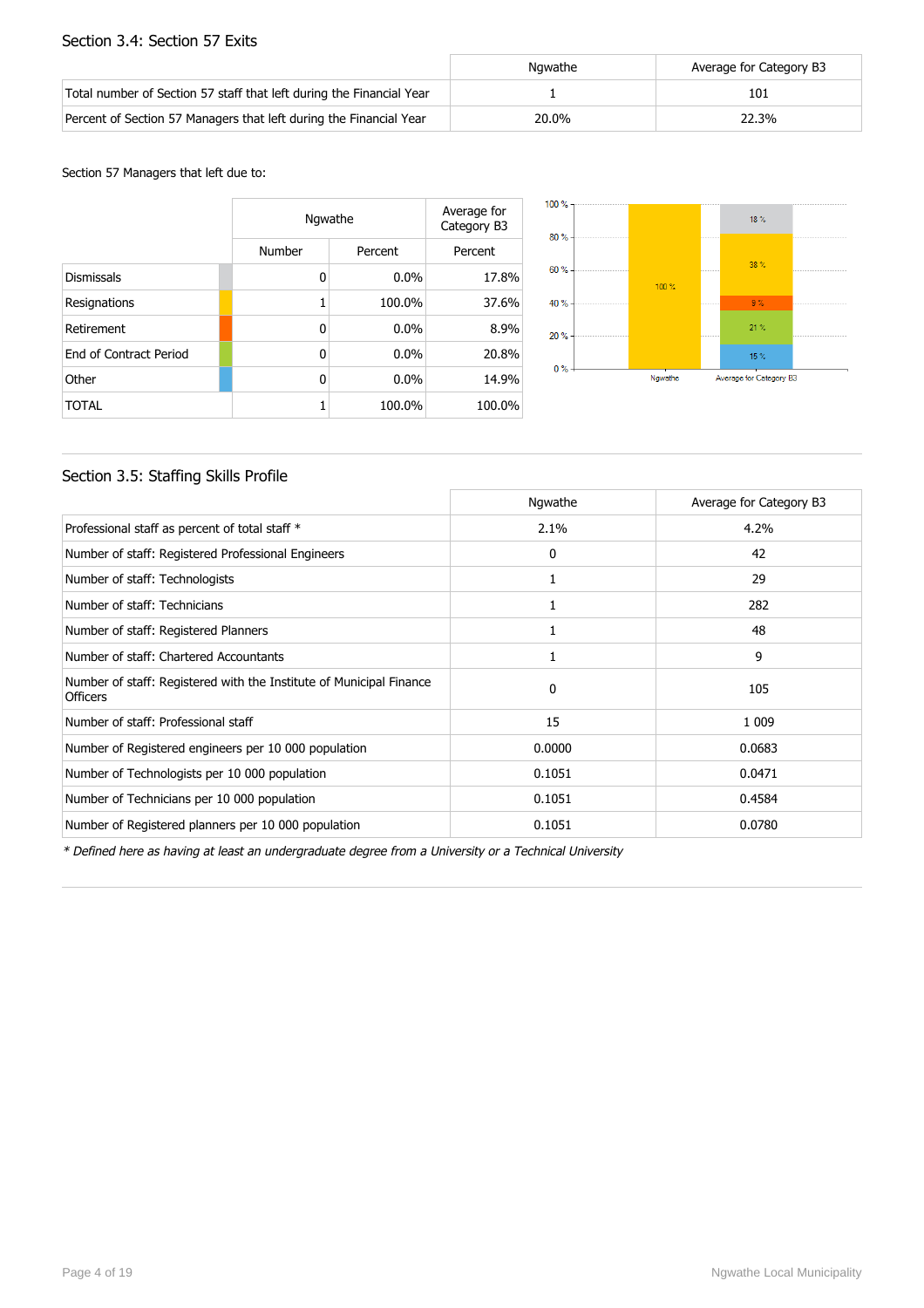# Section 4: Distribution by Function

|                                  | <b>Function Performed</b> | Percent of Staff | Average for<br>Category B3 | Percent of Operating<br>Expenditure | Average for<br>Category B3 |
|----------------------------------|---------------------------|------------------|----------------------------|-------------------------------------|----------------------------|
| Governance and Administration    | Yes                       | 38.3%            | 29.3%                      |                                     | 36.3%                      |
| <b>Water Services</b>            | Yes                       | 40.6%            | 14.1%                      |                                     | 13.4%                      |
| Electricity and Gas Reticulation | Yes                       | 4.6%             | 5.3%                       |                                     | 25.9%                      |
| <b>Municipal Transport</b>       | Yes                       | No data          | 0.3%                       |                                     | 1.1%                       |
| Waste Management                 | Yes                       | No data          | 14.6%                      |                                     | 4.7%                       |
| Roads and Stormwater Systems     | Yes                       | No data          | 11.2%                      |                                     | 5.6%                       |
| Community and Social Services    | Yes                       | 9.0%             | 11.5%                      |                                     | 4.9%                       |
| Planning and Development         | Yes                       | No data          | 1.5%                       |                                     | 0.5%                       |
| <b>Emergency Services</b>        | Yes                       | 2.7%             | 2.5%                       |                                     | 0.8%                       |
| Municipal Health                 | Yes                       | No data          | 0.8%                       |                                     | 0.1%                       |
| Primary Health Care              | No data                   | No data          | 0.5%                       |                                     | 0.4%                       |
| Environmental Management         | Yes                       | No data          | 0.9%                       |                                     | 0.3%                       |
| Economic Development             | Yes                       | 0.2%             | 1.8%                       |                                     | 2.4%                       |
| Housing                          | Yes                       | No data          | 1.2%                       |                                     | 1.5%                       |
| Traffic and Policing             | Yes                       | 4.6%             | 4.6%                       |                                     | 2.0%                       |
|                                  |                           | 100 %            | 100 %                      | 100 %                               | 100 %                      |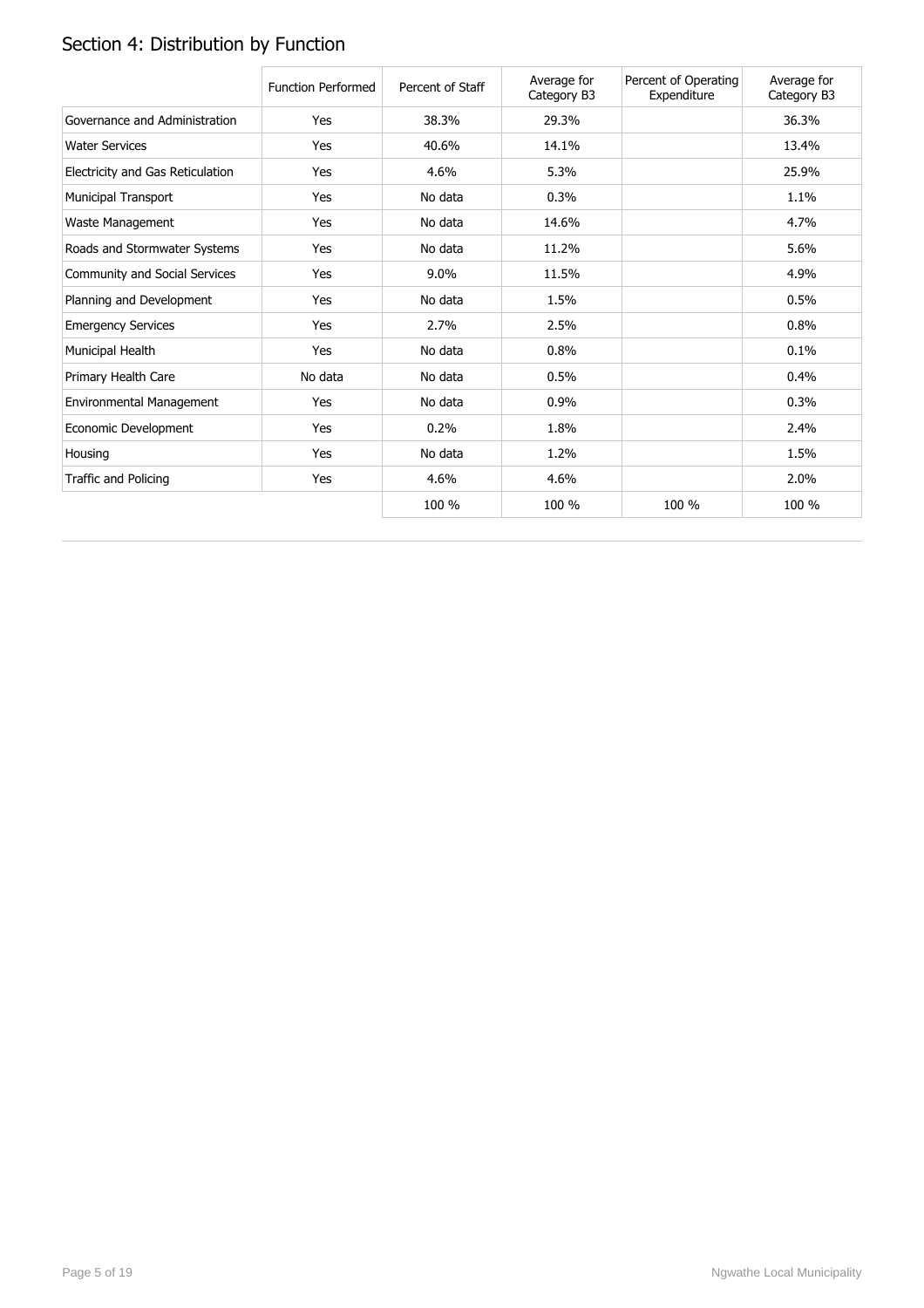# Section 5: Governance and Administration

| Municipality performs this function: |  |
|--------------------------------------|--|
|                                      |  |

### Resources

|                                             | Ngwathe | Average for Category B3 |
|---------------------------------------------|---------|-------------------------|
| Staff per 10,000 population                 | 24.2678 | 10.7189                 |
| Operating Expenditure per 10,000 population | No data | R 4 881 152             |

## Staffing Skills Profile

|                                                                                        | Ngwathe | Average for Category B3 |
|----------------------------------------------------------------------------------------|---------|-------------------------|
| Percent of staff that are professional (i.e. have at least an<br>undergraduate degree) | 16.5%   | 15.4%                   |
| Percent of posts vacant                                                                | 27.8%   | 21.8%                   |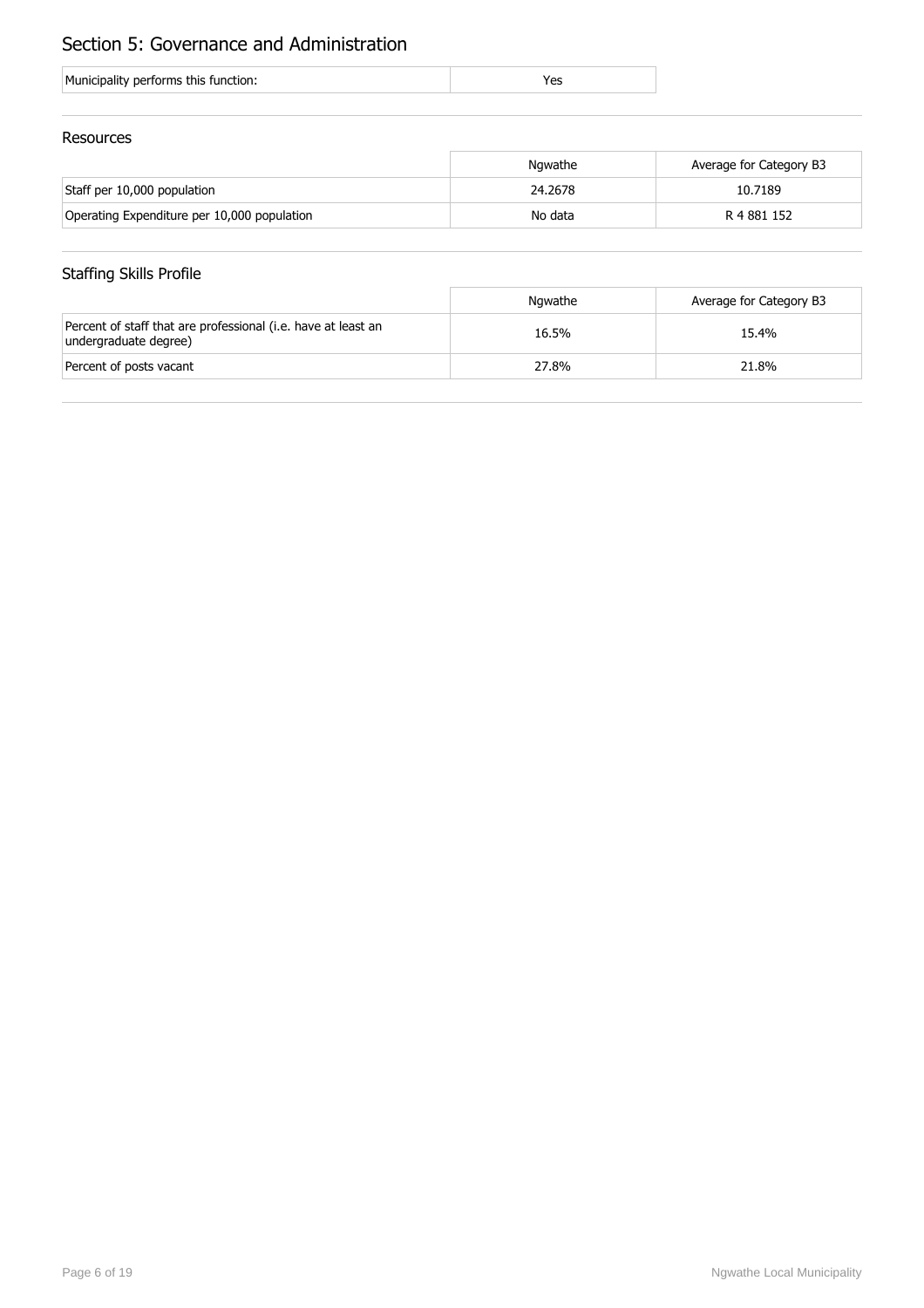# Section 6: Water Services

| Municipality performs this function:      | Yes |
|-------------------------------------------|-----|
| Municipality is water services authority: | Yes |
| Municipality is water services provider:  | Yes |

### Resources

|                                             | Ngwathe | Average for Category B3 |
|---------------------------------------------|---------|-------------------------|
| Staff per 10,000 population                 | 25.7385 | 5.1725                  |
| Operating Expenditure per 10,000 population | No data | R 1 800 776             |

# Staffing Skills Profile

|                                                                                        | Ngwathe       | Average for Category B3 |
|----------------------------------------------------------------------------------------|---------------|-------------------------|
| Percent of staff that are professional (i.e. have at least an<br>undergraduate degree) | 4.9%          | 4.3%                    |
| Percent of posts vacant                                                                | 4.3%          | 21.9%                   |
| Number of Registered Professional Engineers                                            | $\mathbf{0}$  |                         |
| Number of Technologists                                                                | $\Omega$      |                         |
| Number of Technicians                                                                  | $\mathcal{P}$ |                         |
| Number of Registered Professional Engineers per 10,000 population                      | 0.00          | 0.09                    |
| Number of Technologists per 10,000 population                                          | 0.00          | 0.09                    |
| Number of Technicians per 10,000 population                                            | 0.21          | 0.14                    |

|                                                                                          | Ngwathe | Average for Category B3 |
|------------------------------------------------------------------------------------------|---------|-------------------------|
| Was the WSDP adopted by Council as at 30 June 2011                                       | No      |                         |
| Percent of population with at least basic access to water                                | 139.7%  | 30.1%                   |
| Percent of population with at least basic access to sanitation                           | 139.7%  | 29.5%                   |
| Percent of population provided with water connection for first time in<br>2010/2011      | No data | $2.2\%$                 |
| Percent of population provided with sanitation connection for first<br>time in 2010/2011 | No data | 2.4%                    |
| Non-revenue water                                                                        | No data | $-52.2%$                |
| Real losses                                                                              | No data | 31.4%                   |
| <b>Blue Drop Score</b>                                                                   | 45.4%   | 49.4%                   |
| Green Drop Score                                                                         | 44.9%   | 32.1%                   |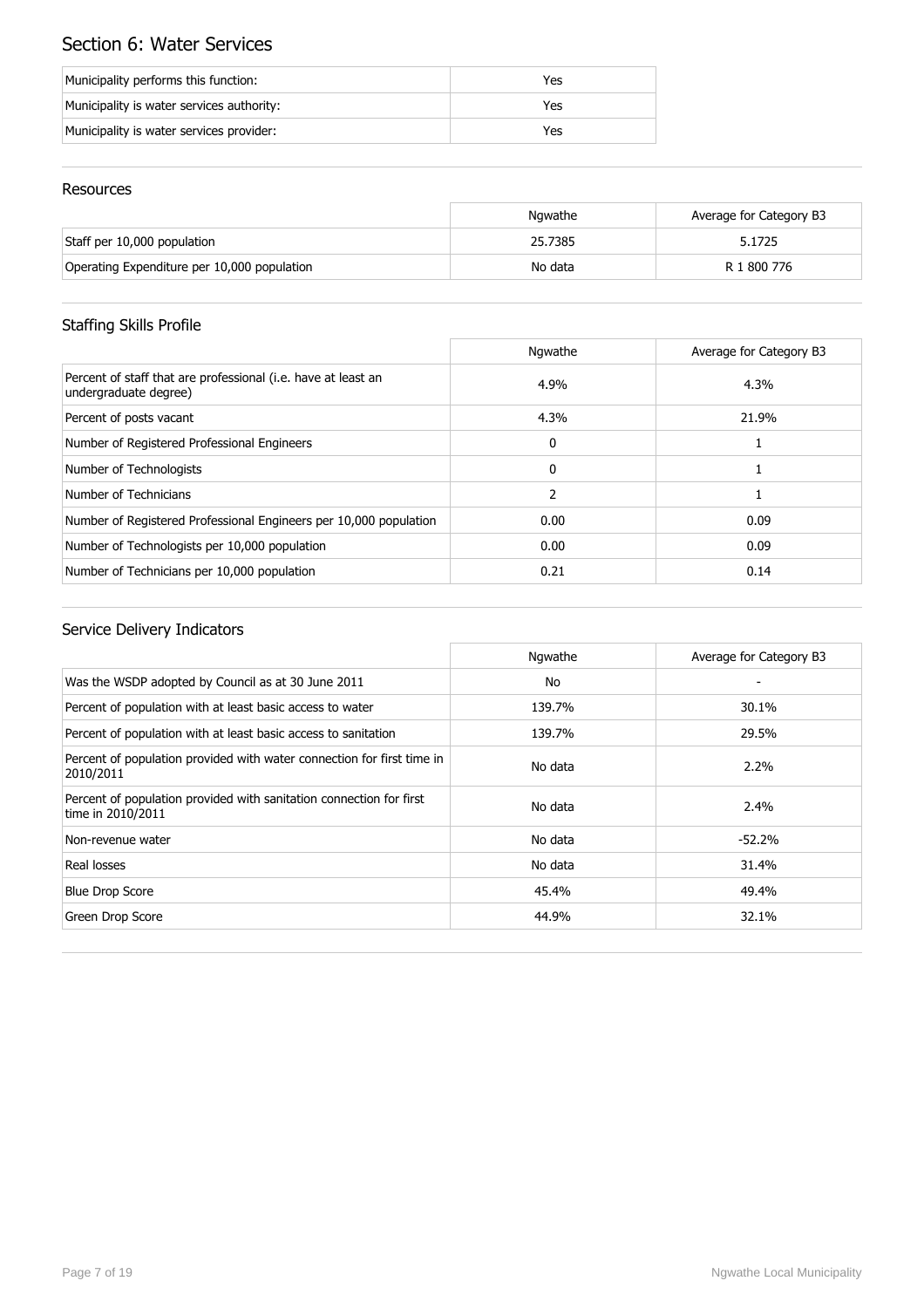# Section 7: Electricity and Gas Reticulation

#### Municipality performs this function:

| Electricity     | Yes |
|-----------------|-----|
| Street lighting | Yes |

### Resources

|                                             | Nawathe | Average for Category B3 |
|---------------------------------------------|---------|-------------------------|
| Staff per 10,000 population                 | 2.9415  | 1.9458                  |
| Operating Expenditure per 10,000 population | No data | R 3 484 933             |

## Staffing Skills Profile

|                                                                                        | Ngwathe       | Average for Category B3 |
|----------------------------------------------------------------------------------------|---------------|-------------------------|
| Percent of staff that are professional (i.e. have at least an<br>undergraduate degree) | 28.6%         | 5.7%                    |
| Percent of posts vacant                                                                | 3.4%          | 20.6%                   |
| Number of Registered Professional Engineers                                            | 0             | 0                       |
| Number of Technologists                                                                | 0             | 0                       |
| Number of Technicians                                                                  | $\mathcal{P}$ |                         |
| Number of Registered Professional Engineers per 10,000 population                      | 0.00          | 0.03                    |
| Number of Technologists per 10,000 population                                          | 0.00          | 0.03                    |
| Number of Technicians per 10,000 population                                            | 0.21          | 0.23                    |

|                                                                             | Ngwathe | Average for Category B3 |
|-----------------------------------------------------------------------------|---------|-------------------------|
| Percent of population that has access to electricity                        | 139.7%  | 48.7%                   |
| Total number of new electricity connection points delivered in<br>2010/2011 | No data | 681                     |
| Metering efficiency for electricity                                         | No data | 79.0%                   |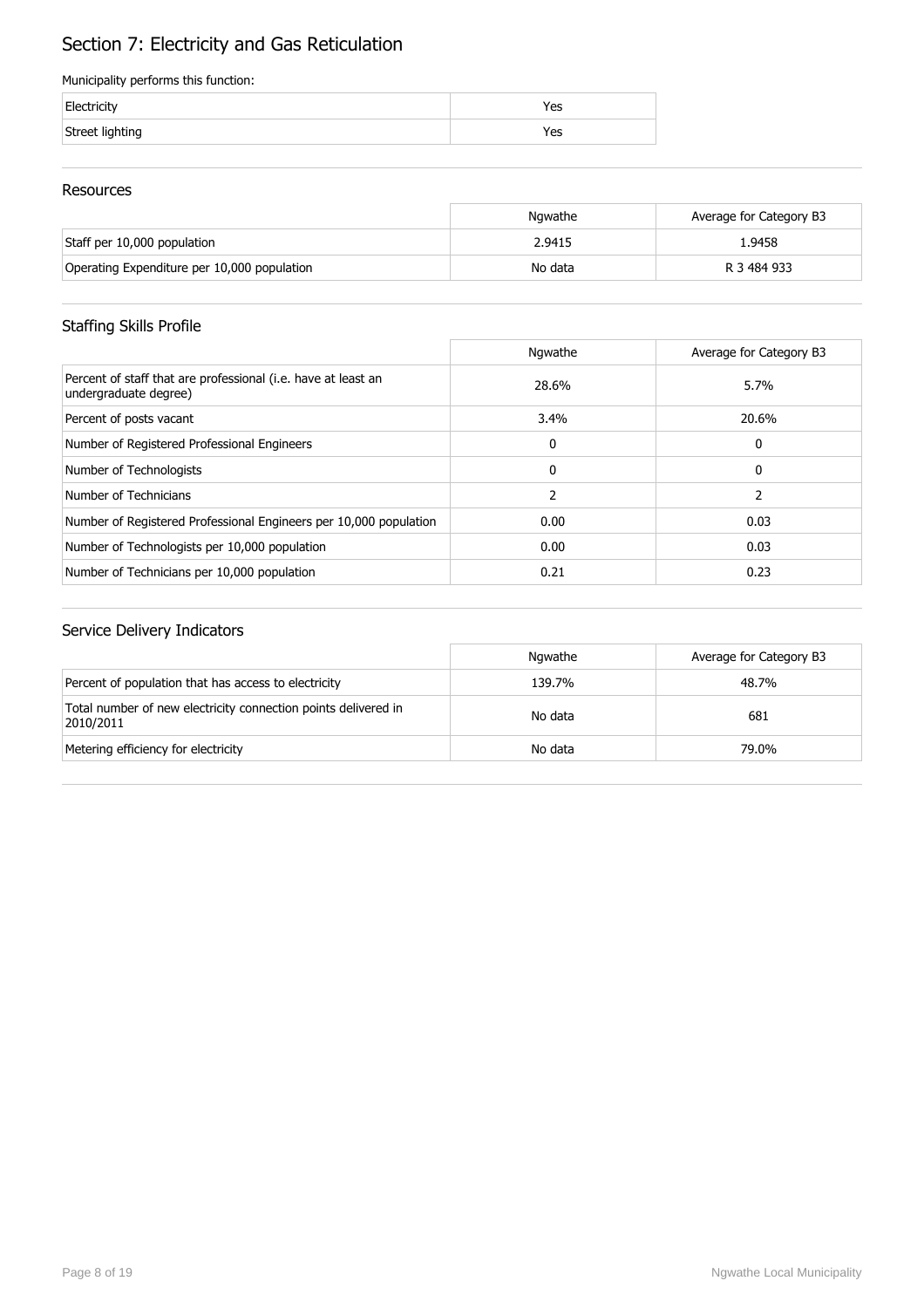# Section 8: Municipal Transport

#### Municipality performs this function:

| Municipal public transport     | No  |
|--------------------------------|-----|
| Municipal airports             | Yes |
| Pontoons, ferries and harbours | No  |

#### Resources

|                                             | Nawathe | Average for Category B3 |
|---------------------------------------------|---------|-------------------------|
| Staff per 10,000 population                 | No data | 0.1008                  |
| Operating Expenditure per 10,000 population | No data | R 149 652               |

# Staffing Skills Profile

|                                                                                        | Ngwathe | Average for Category B3 |
|----------------------------------------------------------------------------------------|---------|-------------------------|
| Percent of staff that are professional (i.e. have at least an<br>undergraduate degree) | No data | 12.9%                   |
| Is this municipality the transport authority?                                          | No      |                         |
| Percent of posts vacant                                                                | No data | 16.3%                   |
| Number of Registered Professional Engineers                                            | 0       | 0                       |
| Number of Technologists                                                                | 0       | 0                       |
| Number of Technicians                                                                  | No data |                         |
| Number of Registered Planners                                                          | No data | 0                       |
| Number of Registered Professional Engineers per 10,000 population                      | 0.00    | 0.01                    |
| Number of Technologists per 10,000 population                                          | 0.00    | 0.00                    |
| Number of Technicians per 10,000 population                                            | No data | 0.02                    |
| Number of Registered Planners per 10,000 population                                    | No data | 0.00                    |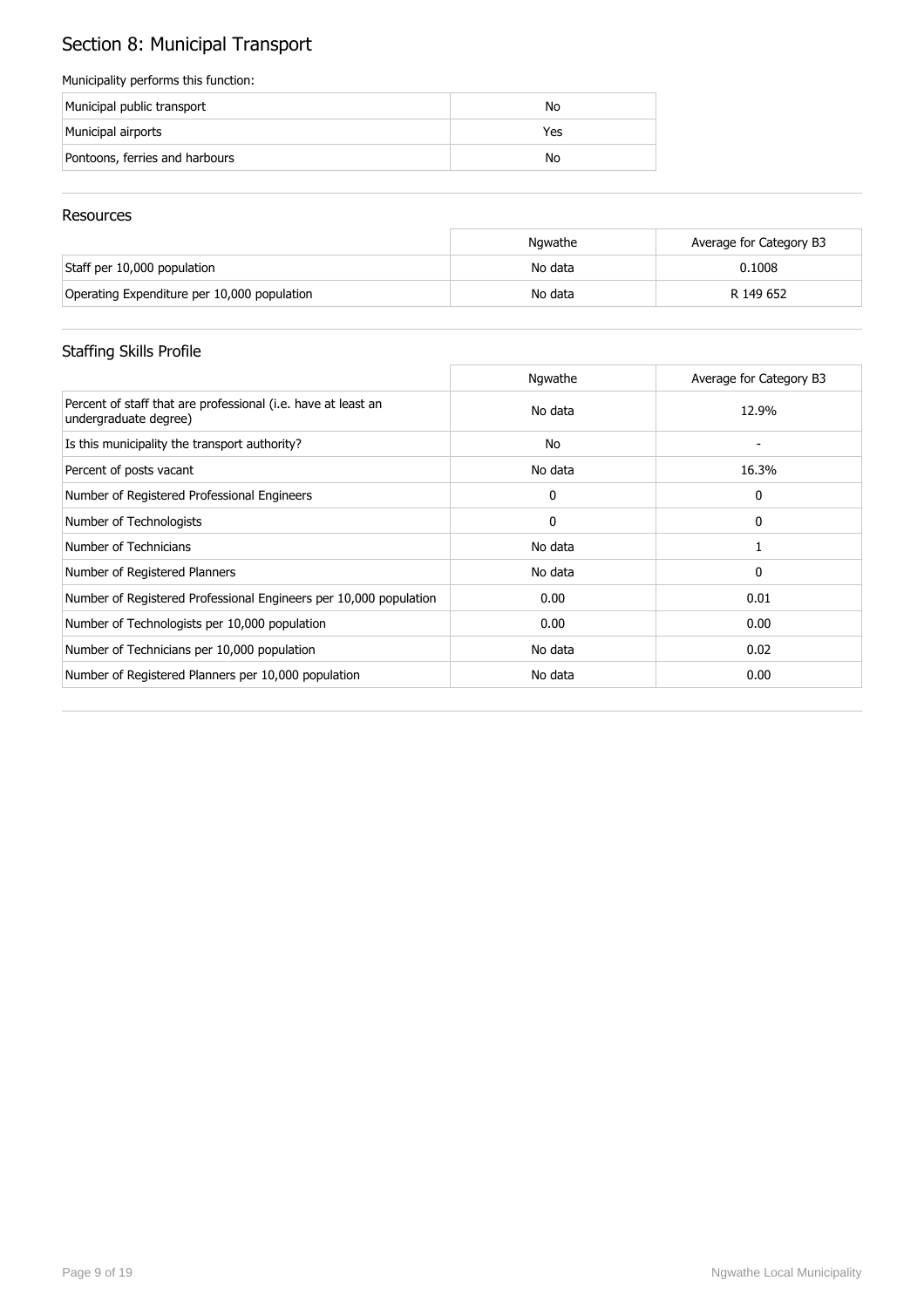# Section 9: Waste Management

#### Municipality performs this function:

| Refuse removal                    | Yes |
|-----------------------------------|-----|
| Refuse dumps/solid waste disposal | Yes |
| Cleansing                         | Yes |

#### Resources

|                                                        | Ngwathe | Average for Category B3 |
|--------------------------------------------------------|---------|-------------------------|
| Staff per 10,000 population                            | No data | 5.3465                  |
| Operating Expenditure per 10,000 population            | No data | R 629 574               |
| By-laws in place                                       | Yes     | -                       |
| By-laws enforced – urban (yes/no)                      | Yes     | -                       |
| By-laws enforced $-$ rural (yes/no)                    | Yes     |                         |
| Self-assessment of how well by-laws are being enforced | Good    |                         |

### Staffing Skills Profile

|                                                                                        | Ngwathe | Average for Category B3 |
|----------------------------------------------------------------------------------------|---------|-------------------------|
| Percent of staff that are professional (i.e. have at least an<br>undergraduate degree) | No data | 1.8%                    |
| Percent of posts vacant                                                                | No data | 18.7%                   |
| Number of Registered Professional Engineers                                            | No data | 0                       |
| Number of Technologists                                                                | No data | 0                       |
| Number of Technicians                                                                  | No data | 0                       |
| Number of Registered Professional Engineers per 10,000 population                      | No data | 0.04                    |
| Number of Technologists per 10,000 population                                          | No data | 0.01                    |
| Number of Technicians per 10,000 population                                            | No data | 0.04                    |

|                                                                                                        | Ngwathe | Average for Category B3 |
|--------------------------------------------------------------------------------------------------------|---------|-------------------------|
| Does the municipality have an approved Integrated Waste<br>Management Plan (IWMP)                      | No      |                         |
| Percent of of population eligible for weekly kerbside collection that<br>receive this level of service | No data | 91.5%                   |
| Percent of municipal-owned landfill sites that are registered<br>according to ECA and Waste Act        | No data | 34.9%                   |
| Percent of waste recycled                                                                              | No data | 14.9%                   |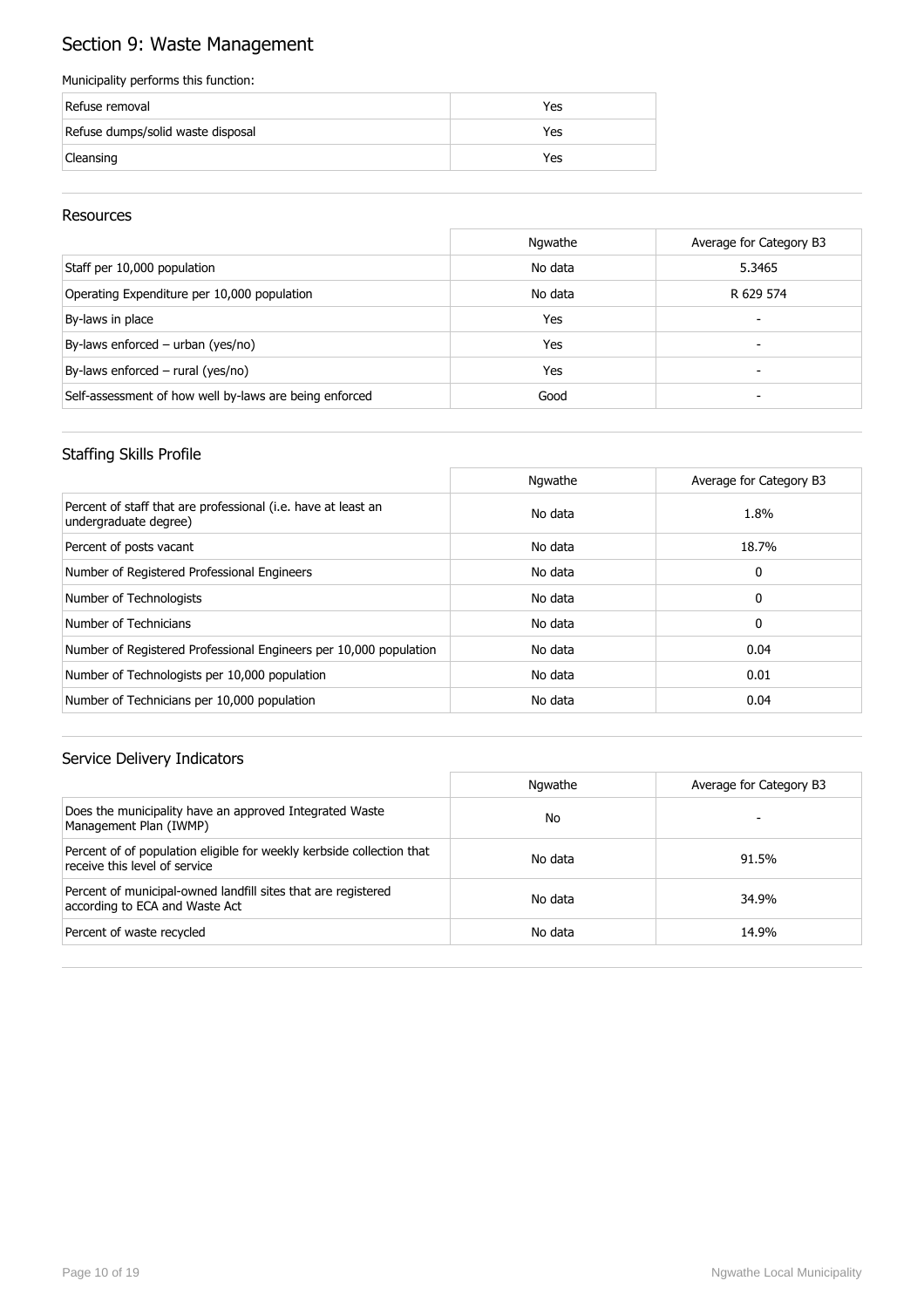# Section 10: Roads and Stormwater Systems

#### Municipality performs this function:

| Municipal roads                        | Yes |
|----------------------------------------|-----|
| Stormwater systems in built-up areas   | Yes |
| Performs the 'District' roads function | No  |

#### Resources

|                                             | Ngwathe | Average for Category B3 |
|---------------------------------------------|---------|-------------------------|
| Staff per 10,000 population                 | No data | 4.0944                  |
| Operating Expenditure per 10,000 population | No data | R 745 870               |

### Staffing Skills Profile

|                                                                                        | Ngwathe | Average for Category B3 |
|----------------------------------------------------------------------------------------|---------|-------------------------|
| Percent of staff that are professional (i.e. have at least an<br>undergraduate degree) | No data | 2.4%                    |
| Percent of posts vacant                                                                | No data | 21.7%                   |
| Number of Registered Professional Engineers                                            | No data | 0                       |
| Number of Technologists                                                                | 0       | 0                       |
| Number of Technicians                                                                  | No data |                         |
| Number of Registered Planners                                                          | No data | 0                       |
| Number of Registered Professional Engineers per 10,000 population                      | No data | 0.03                    |
| Number of Technologists per 10,000 population                                          | 0.00    | 0.03                    |
| Number of Technicians per 10,000 population                                            | No data | 0.07                    |
| Number of Registered Planners per 10,000 population                                    | No data | 0.00                    |

|                                                   | Nawathe | Average for Category B3 |
|---------------------------------------------------|---------|-------------------------|
| Roads conditions for paved roads monitored        | Yes     |                         |
| Percent of paved roads that are very good or good | 50.0%   | 28.1%                   |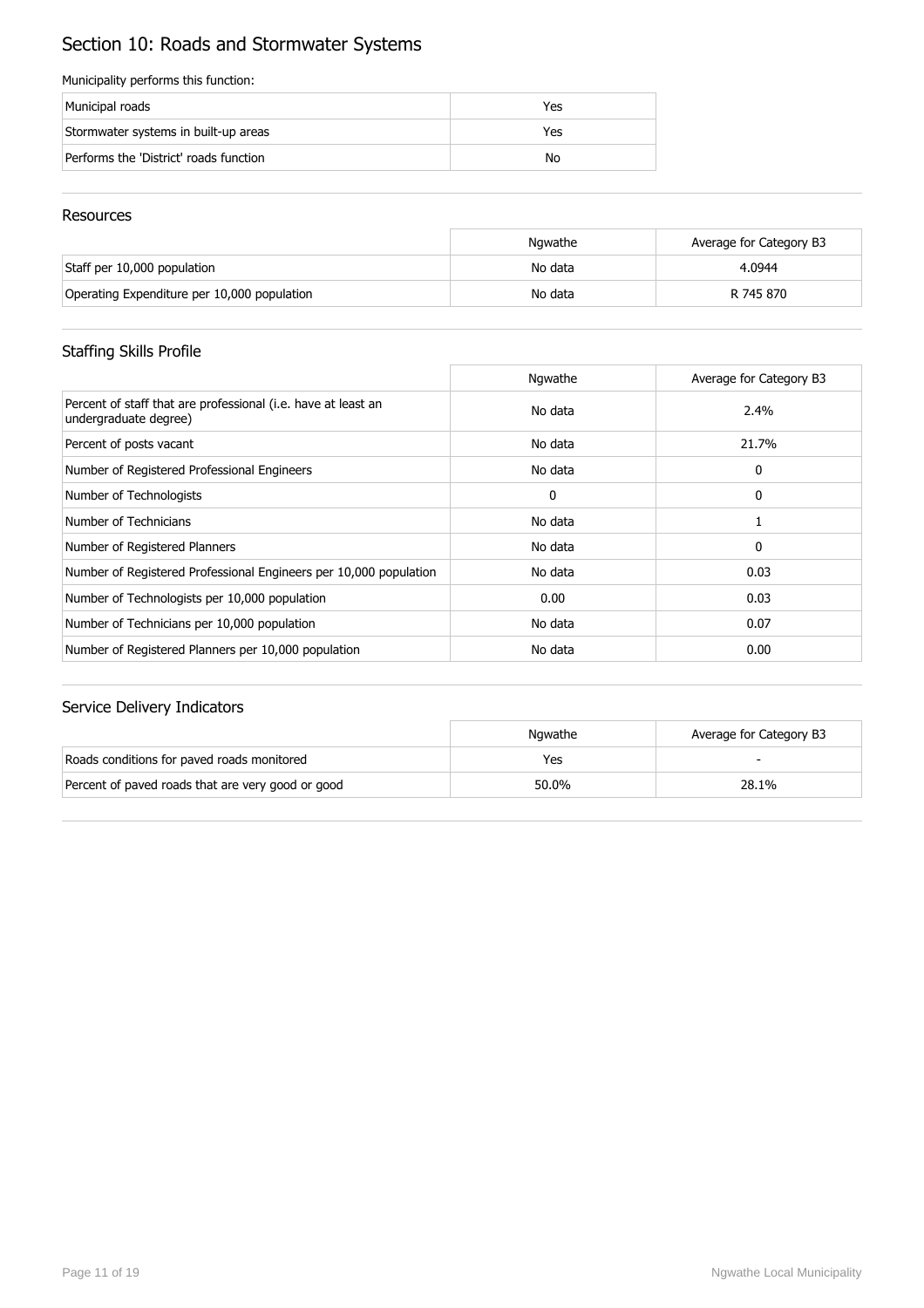# Section 11: Community and Social Services

| Municipality performs this function:        | Regulation & facilitation | Service provision |
|---------------------------------------------|---------------------------|-------------------|
| Beaches and amusement facilities            | Yes                       | No                |
| Local amenities                             | Yes                       | No                |
| Local sports facilities                     | Yes                       | No                |
| Municipal parks and recreation              | Yes                       | No                |
| Public places                               | Yes                       | No                |
| Child care facilities                       | Yes                       | No                |
| Cemeteries, funeral parlours and crematoria | Yes                       | No                |
| Libraries                                   | Yes                       | No                |
| <b>Museums</b>                              | Yes                       | No                |

### Resources

|                                             | Ngwathe | Average for Category B3 |
|---------------------------------------------|---------|-------------------------|
| Staff per 10,000 population                 | 5.6730  | 4.2037                  |
| Operating Expenditure per 10,000 population | No data | R 657 658               |

# Staffing Skills Profile

|                                                                                        | Ngwathe | Average for Category B3 |
|----------------------------------------------------------------------------------------|---------|-------------------------|
| Percent of staff that are professional (i.e. have at least an<br>undergraduate degree) | $0.0\%$ | 6.2%                    |
| Percent of posts vacant                                                                | 34.1%   | 20.4%                   |

|                                                   | Nawathe | Average for Category B3 |
|---------------------------------------------------|---------|-------------------------|
| Number of sports facilities per 10,000 population | No data | 1.43                    |
| Total area of all public space                    | No data | 11 154 km2              |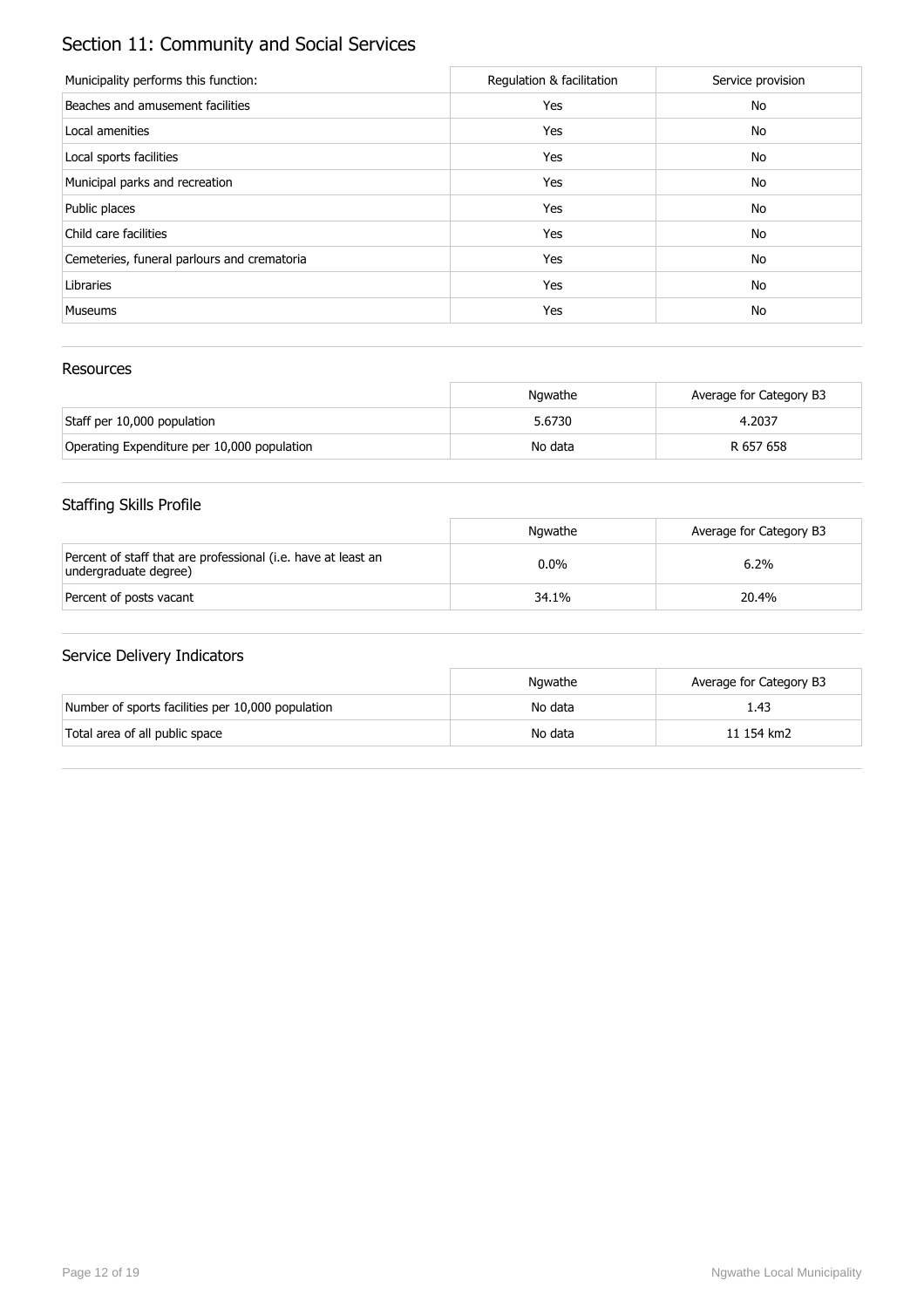# Section 12: Planning and Development

#### Municipality performs this function:

| Municipal planning                            | Yes |
|-----------------------------------------------|-----|
| Building regulations                          | Yes |
| Land-use management                           | Yes |
| Property development (non-municipal property) | Yes |

#### **Resources**

|                                             | Ngwathe | Average for Category B3 |
|---------------------------------------------|---------|-------------------------|
| Staff per 10,000 population                 | No data | 0.5486                  |
| Operating Expenditure per 10,000 population | No data | R 72 739                |

## Staffing Skills Profile

|                                                                                        | Ngwathe | Average for Category B3 |
|----------------------------------------------------------------------------------------|---------|-------------------------|
| Percent of staff that are professional (i.e. have at least an<br>undergraduate degree) | No data | 39.0%                   |
| Percent of posts vacant                                                                | No data | 29.0%                   |
| Number of Registered Planners                                                          | No data | 0                       |
| Number of Building Inspectors                                                          | No data |                         |
| Number of Registered Planners per 10,000 population                                    | No data | 0.05                    |
| Number of Building Inspectors per 10,000 population                                    | No data | 0.14                    |

|                                                              | Ngwathe | Average for Category B3  |
|--------------------------------------------------------------|---------|--------------------------|
| Percent of building plans submitted that were approved in FY | No data | 92.6%                    |
| Average time taken to approve building plans (days)          | No data | 23                       |
| Approved IDP in place                                        | Yes     | $\overline{\phantom{0}}$ |
| Approved SDF in place                                        | No      | -                        |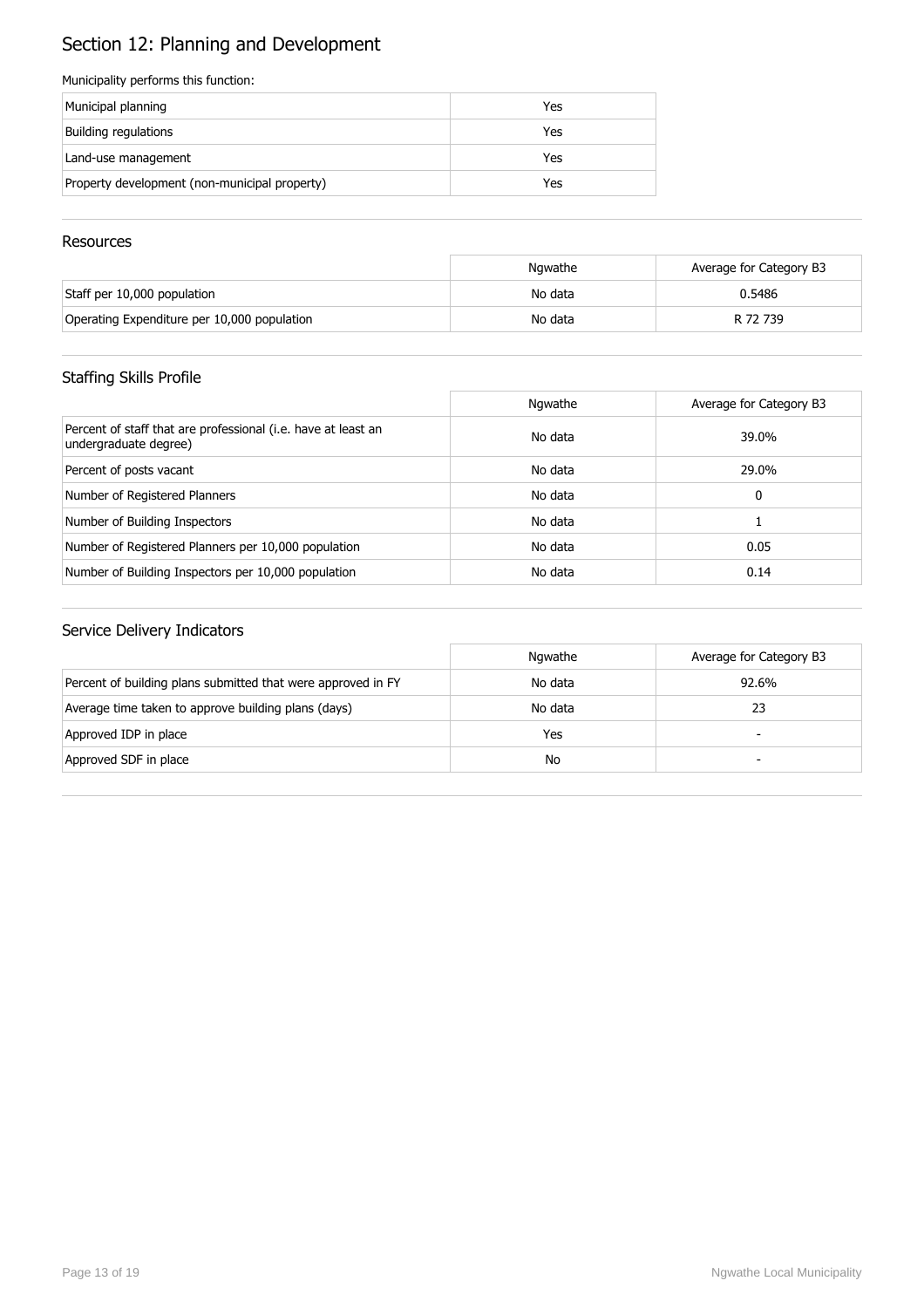# Section 13: Emergency Services

#### Municipality performs this function:

| Fire fighting       | Yes |
|---------------------|-----|
| Rescue services     | Yes |
| Disaster management | Yes |
| Ambulance services  | Yes |

#### **Resources**

|                                             | Ngwathe | Average for Category B3 |
|---------------------------------------------|---------|-------------------------|
| Staff per 10,000 population                 | 1.6809  | 0.9027                  |
| Operating Expenditure per 10,000 population | No data | R 108 194               |

## Staffing Skills Profile

|                                                                                        | Ngwathe | Average for Category B3 |
|----------------------------------------------------------------------------------------|---------|-------------------------|
| Percent of staff that are professional (i.e. have at least an<br>undergraduate degree) | No data | 8.3%                    |
| Percent of posts vacant                                                                | 46.7%   | 35.1%                   |
| Number of firefighters                                                                 | No data | 6                       |
| Number of fire trucks and specialised emergency vehicles                               | No data | 2                       |
| Number of fire stations                                                                | No data |                         |
| Number of ambulances                                                                   | No data |                         |
| Number of firefighters per 10,000 population                                           | No data | 0.47                    |
| Number of fire trucks and specialised emergency vehicles per 10,000<br>population      | No data | 0.21                    |
| Number of fire stations per 10,000 population                                          | No data | 0.08                    |
| Number of ambulances per 10,000 population                                             | No data |                         |

|                                                             | Nawathe | Average for Category B3 |
|-------------------------------------------------------------|---------|-------------------------|
| Percent of fire service calls responded to within 7 minutes | No data | 50.7%                   |
| Approved Disaster Management Plan                           | Yes     |                         |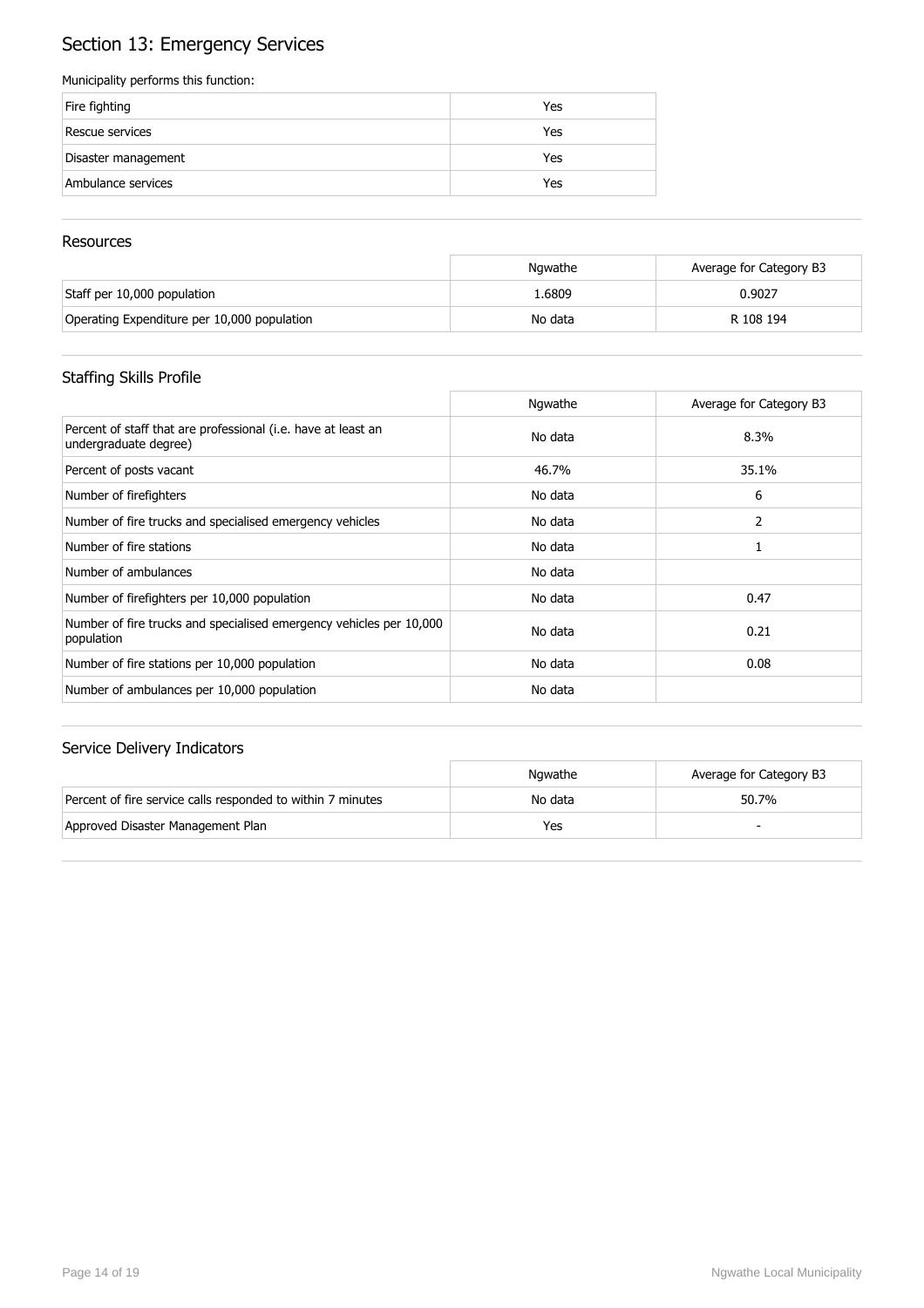# Section 14: Municipal Health

| Municipality performs this function:                               | Regulation & facilitation | Service provision |
|--------------------------------------------------------------------|---------------------------|-------------------|
| Municipal health                                                   | No                        | No                |
| Licensing and control of undertakings that sell food to the public | Yes                       | No                |
| Noise pollution                                                    | No                        | No                |
| Pounds                                                             | No                        | No                |
| Accommodation, care and burial of animals                          | No                        | No                |
| Licensing of dogs                                                  | No                        | No                |

### Resources

|                                             | Ngwathe | Average for Category B3 |
|---------------------------------------------|---------|-------------------------|
| Staff per 10,000 population                 | No data | 0.3077                  |
| Operating Expenditure per 10,000 population | No data | R 7 879                 |

## Staffing Skills Profile

|                         | Ngwathe | Average for Category B3 |
|-------------------------|---------|-------------------------|
| Percent of posts vacant | No data | 24.7%                   |

|                                                                                   | Nawathe | Average for Category B3 |
|-----------------------------------------------------------------------------------|---------|-------------------------|
| Percent of licensed food handling facilities that were inspected during<br>the FY | No data | 157.4%                  |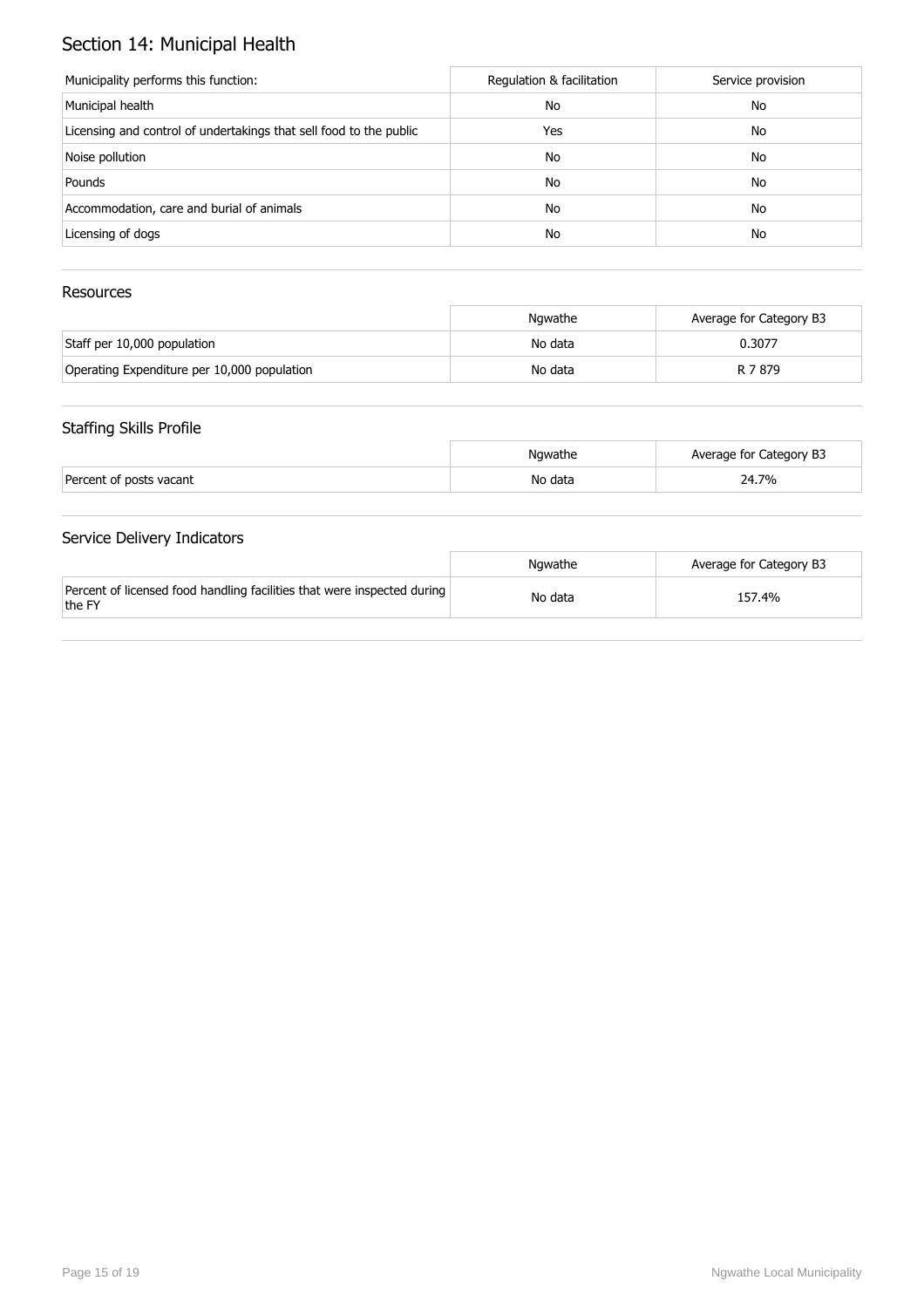# Section 16: Environmental Management

#### Municipality performs this function:

| Environmental planning       | No  |
|------------------------------|-----|
| Bio-diversity management     | No  |
| Climate change interventions | No  |
| Alternative energy planning  | No  |
| Air pollution                | Yes |

### Resources

|                                             | Nawathe | Average for Category B3 |
|---------------------------------------------|---------|-------------------------|
| Staff per 10,000 population                 | No data | 0.3385                  |
| Operating Expenditure per 10,000 population | No data | R 34 980                |

### Staffing Skills Profile

|                                                                                        | Ngwathe | Average for Category B3 |
|----------------------------------------------------------------------------------------|---------|-------------------------|
| Percent of staff that are professional (i.e. have at least an<br>undergraduate degree) | No data | 18.5%                   |
| Percent of posts vacant                                                                | No data | 48.0%                   |

|                                           | Ngwathe        | Average for Category B3 |
|-------------------------------------------|----------------|-------------------------|
| By-laws in place                          | No             |                         |
| Self-assessment of enforcement of by-laws | No data        | -                       |
| Approved Environmetal Management Plan     | Not applicable | -                       |
| Number of air quality monitoring stations | No data        |                         |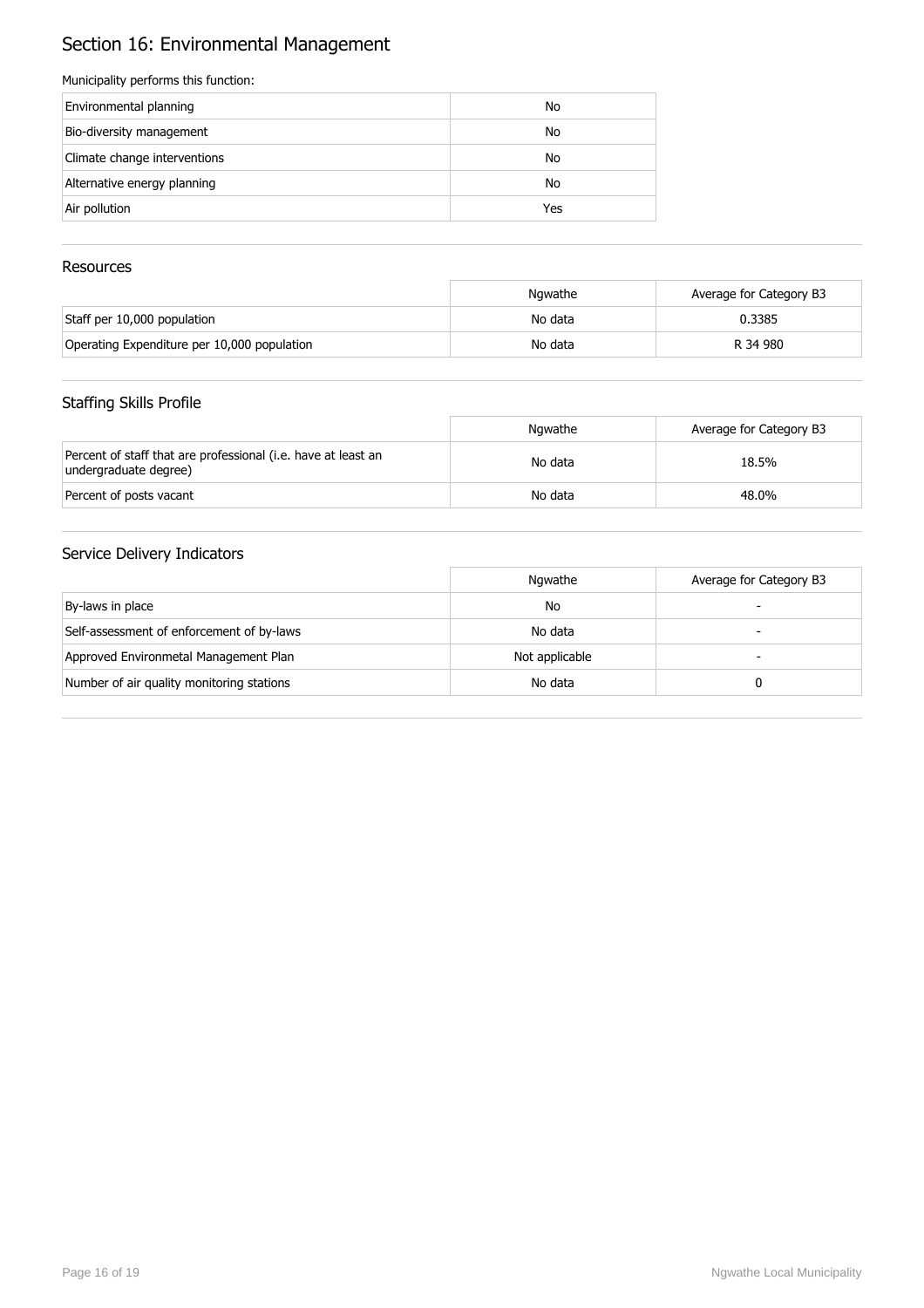# Section 17: Economic Development

| Municipality performs this function:                          | Regulation & facilitation | Service provision |
|---------------------------------------------------------------|---------------------------|-------------------|
| Local tourism                                                 | Yes                       | No                |
| Markets                                                       | Yes                       | No                |
| Abattoirs                                                     | Yes                       | No                |
| Trading regulations                                           | Yes                       | No                |
| Street trading                                                | Yes                       | No                |
| Billboards and the display of advertisements in public places | Yes                       | No                |
| Fences and fences                                             | Yes                       | No                |
| Control of undertakings that sell liquor to the public        | Yes                       | No                |
| Local economic development                                    | Yes                       | No                |

### Resources

|                                             | Ngwathe | Average for Category B3 |
|---------------------------------------------|---------|-------------------------|
| Staff per 10,000 population                 | 0.1051  | 0.6510                  |
| Operating Expenditure per 10,000 population | No data | R 324 123               |

# Staffing Skills Profile

|                                                                                        | Ngwathe | Average for Category B3 |
|----------------------------------------------------------------------------------------|---------|-------------------------|
| Percent of staff that are professional (i.e. have at least an<br>undergraduate degree) | No data | 17.0%                   |
| Percent of posts vacant                                                                | 50.0%   | 25.7%                   |

|                                           | Ngwathe | Average for Category B3 |
|-------------------------------------------|---------|-------------------------|
| By-laws in place                          | Yes     |                         |
| Self-assessment of enforcement of by-laws | Poor    |                         |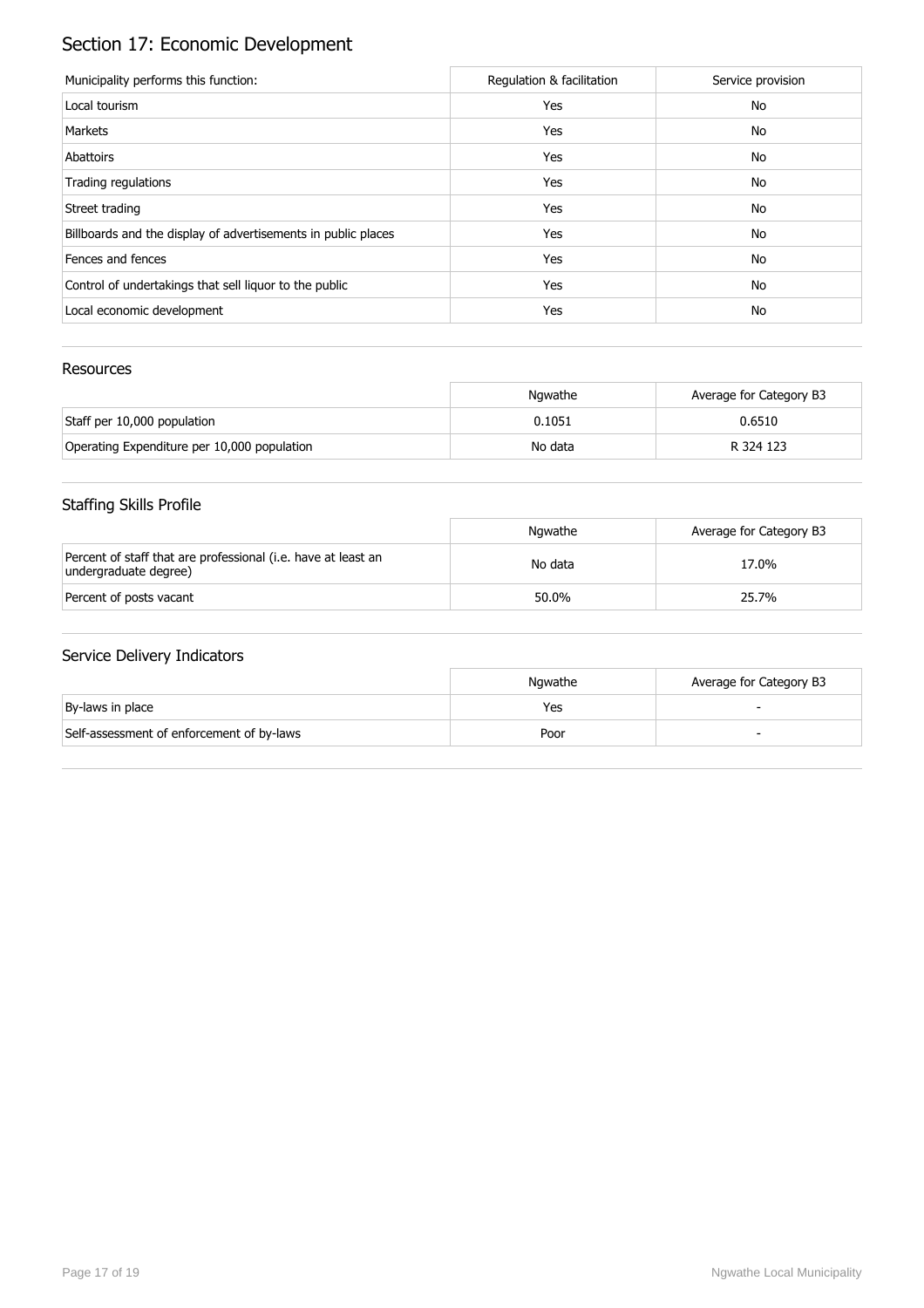# Section 18: Housing

#### Municipality performs this function:

| Housing facilitation (managing developers, housing lists etc) | Yes |
|---------------------------------------------------------------|-----|
| Acting as developer of housing projects                       | Yes |
| Landlord (owning and managing housing stock)                  | No  |

#### Resources

|                                             | Ngwathe | Average for Category B3 |
|---------------------------------------------|---------|-------------------------|
| Staff per 10,000 population                 | No data | 0.4235                  |
| Operating Expenditure per 10,000 population | No data | R 208 141               |

## Staffing Skills Profile

|                                                                                        | Ngwathe | Average for Category B3 |
|----------------------------------------------------------------------------------------|---------|-------------------------|
| Percent of staff that are professional (i.e. have at least an<br>undergraduate degree) | No data | 23.0%                   |
| Percent of posts vacant                                                                | No data | 34.2%                   |

|                                                                                                                 | Ngwathe | Average for Category B3 |
|-----------------------------------------------------------------------------------------------------------------|---------|-------------------------|
| Approved housing plan in place                                                                                  | No data |                         |
| Estimated servicing backlog (percent of people who do not have<br>access to a formal serviced site              | No data | 33.5%                   |
| Estimated housing top-structure backlog (percent of people who do<br>not have access to a formal top structure) | No data | 30.0%                   |
| Number of serviced sites handed over to low income beneficiaries in<br>FY                                       | No data | 626                     |
| Number of top structure handed over to low income beneficiaries in<br>FY                                        | No data | 567                     |